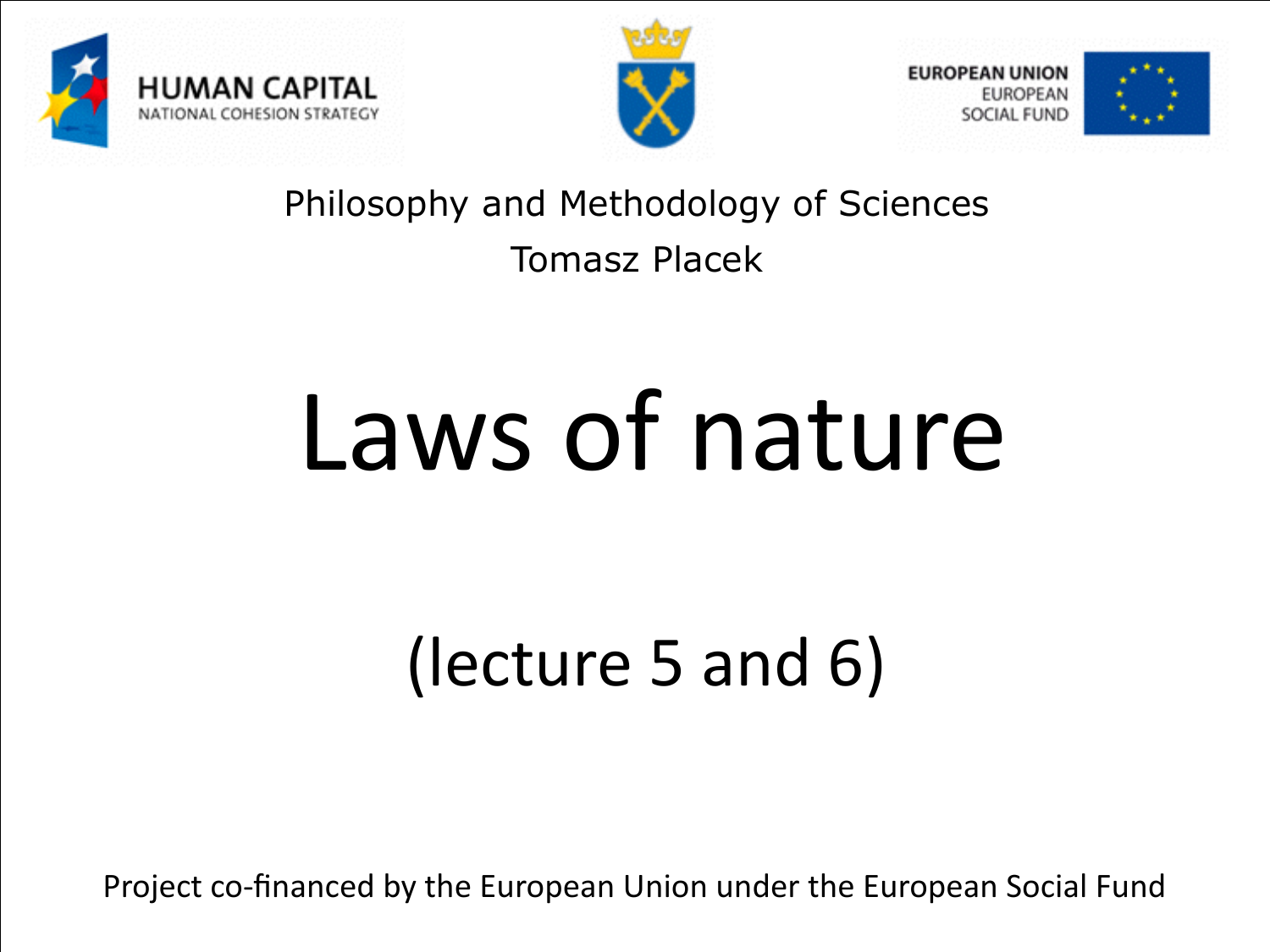### Laws: basic distinctions

We seem to know some laws: Newton's laws, Mendel's law, law of supply and demand, etc.

But these tentative laws are either false (literally) or have silent assumptions (making them inapplicable)

Idea: what scientists formulate as "laws" are at best candidates for laws of nature.

Do we need laws, so understood? Well, they make sense of pursuits of science.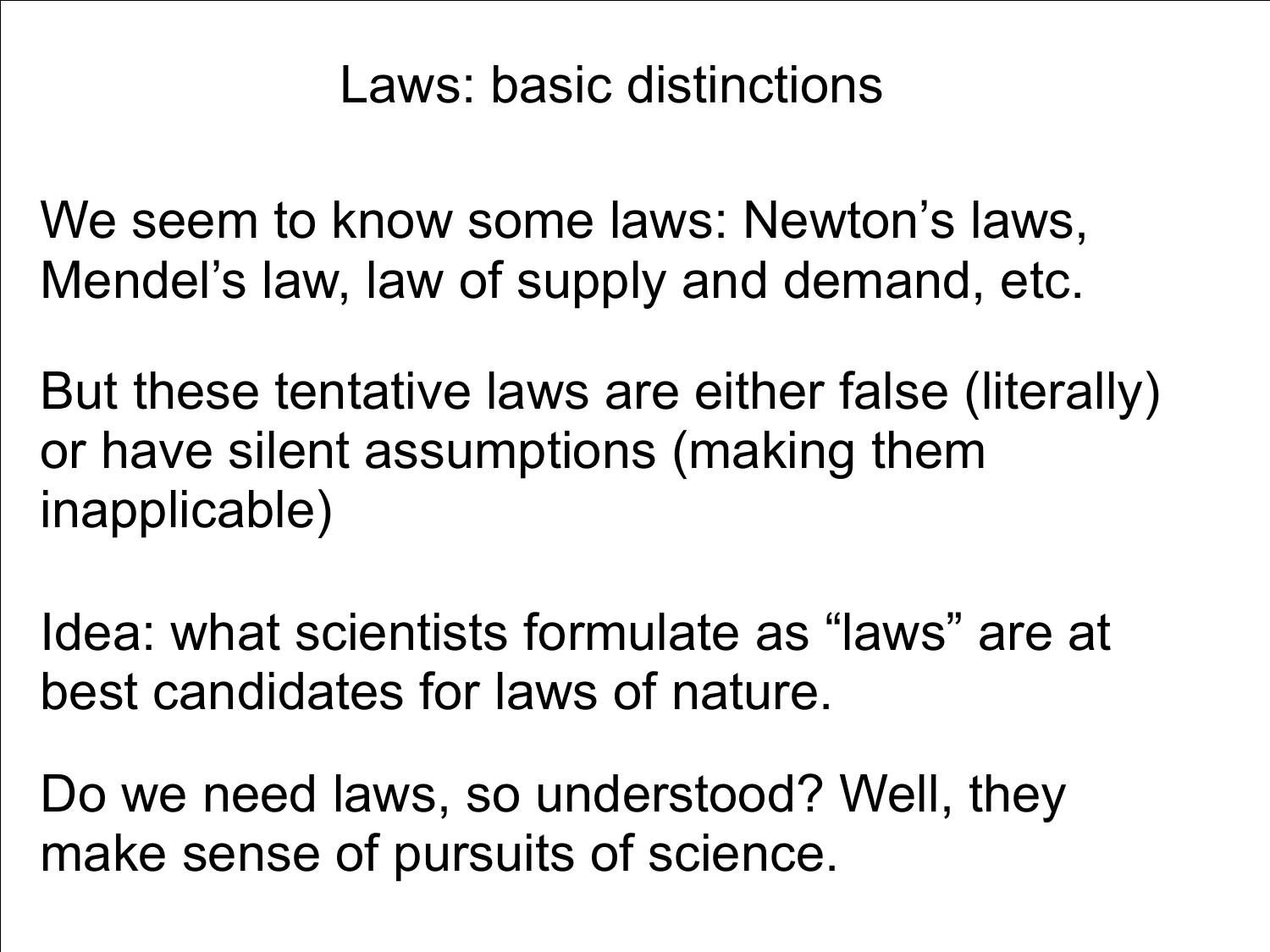## **Terminology:**

- *laws of sciences* (of physics, chemistry, biology, etc.)

Examples: Newton's laws, Mendel's law, law of supply and demand

- *laws of nature*
- *natural laws*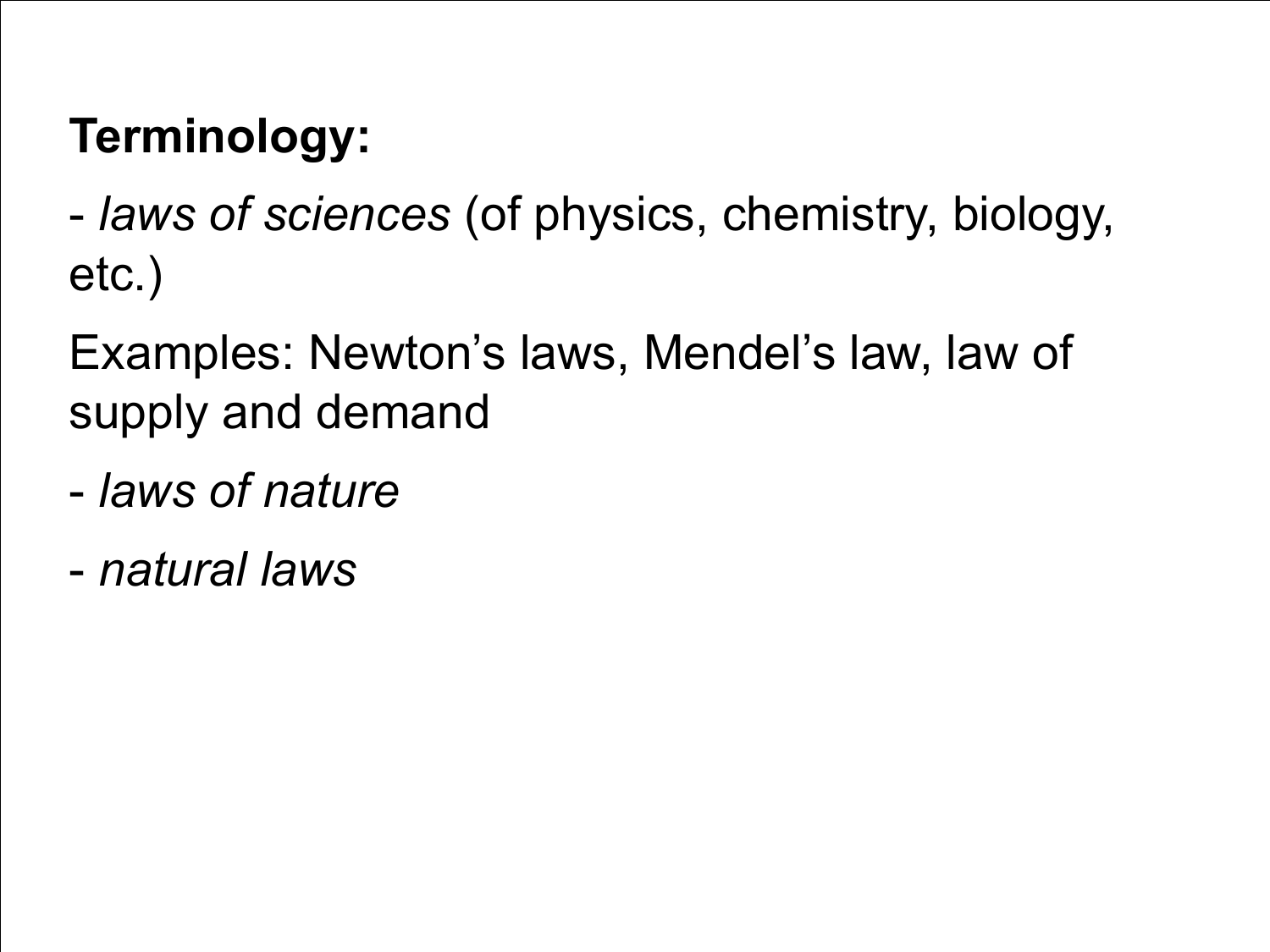*Natural laws* occur in moral or social contexts, perhaps in some legal debates as well.

Example: "gay marriage should not be made legal since it flies in face of a natural law that the male and female bodies are constructed for the begetting of offspring; and hence marriage is the union of one man and one woman."

The doctrine of natural laws comes from Aristotle and Thomas Aquinas.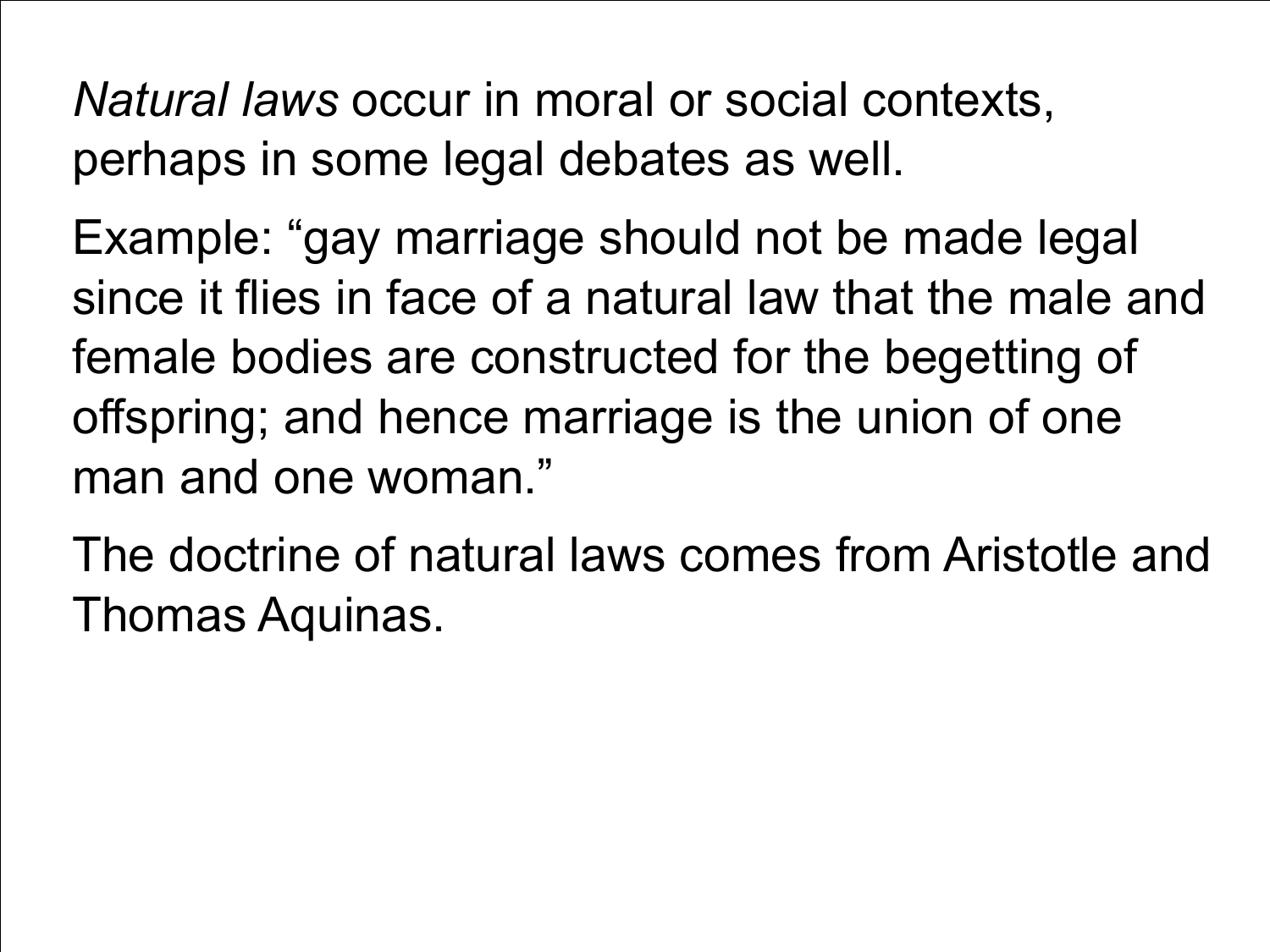Are there laws of nature, over and above matters of particular facts?

What properties have laws of nature?

How do we know their properties? Perhaps by knowing properties of laws of the sciences?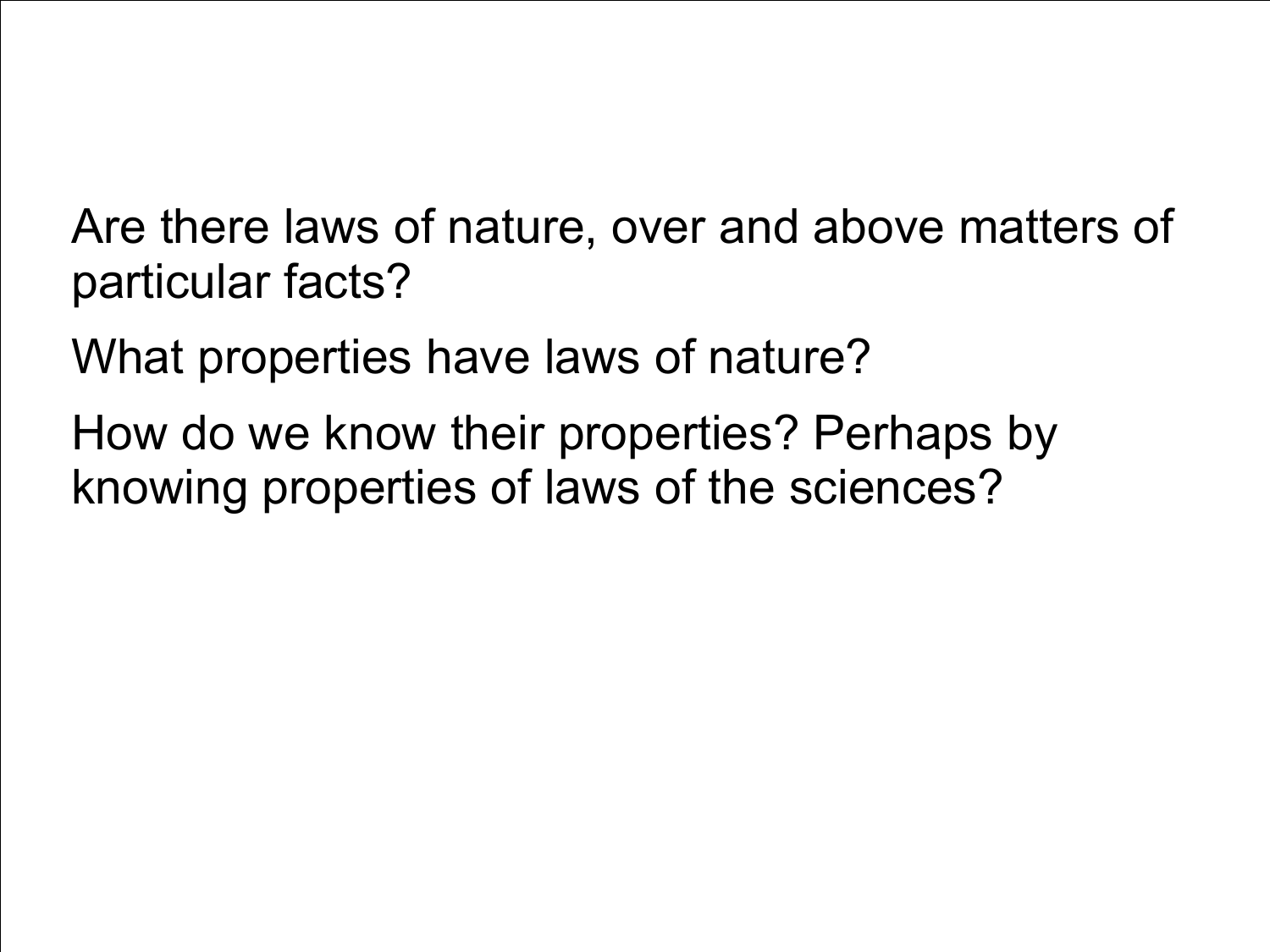Particulars - material or psychological objects, processes and events

Laws as abstracta.

A particular exists (occurs) at some time, in some region, has continuous (non-intermittent) existence, is not *instantiated*.

Law is not at a time, not in a region, is likely instantiated, is about any object rather than about some particular objects.

Can laws be reduced to particulars? (if not, the world is a strange place).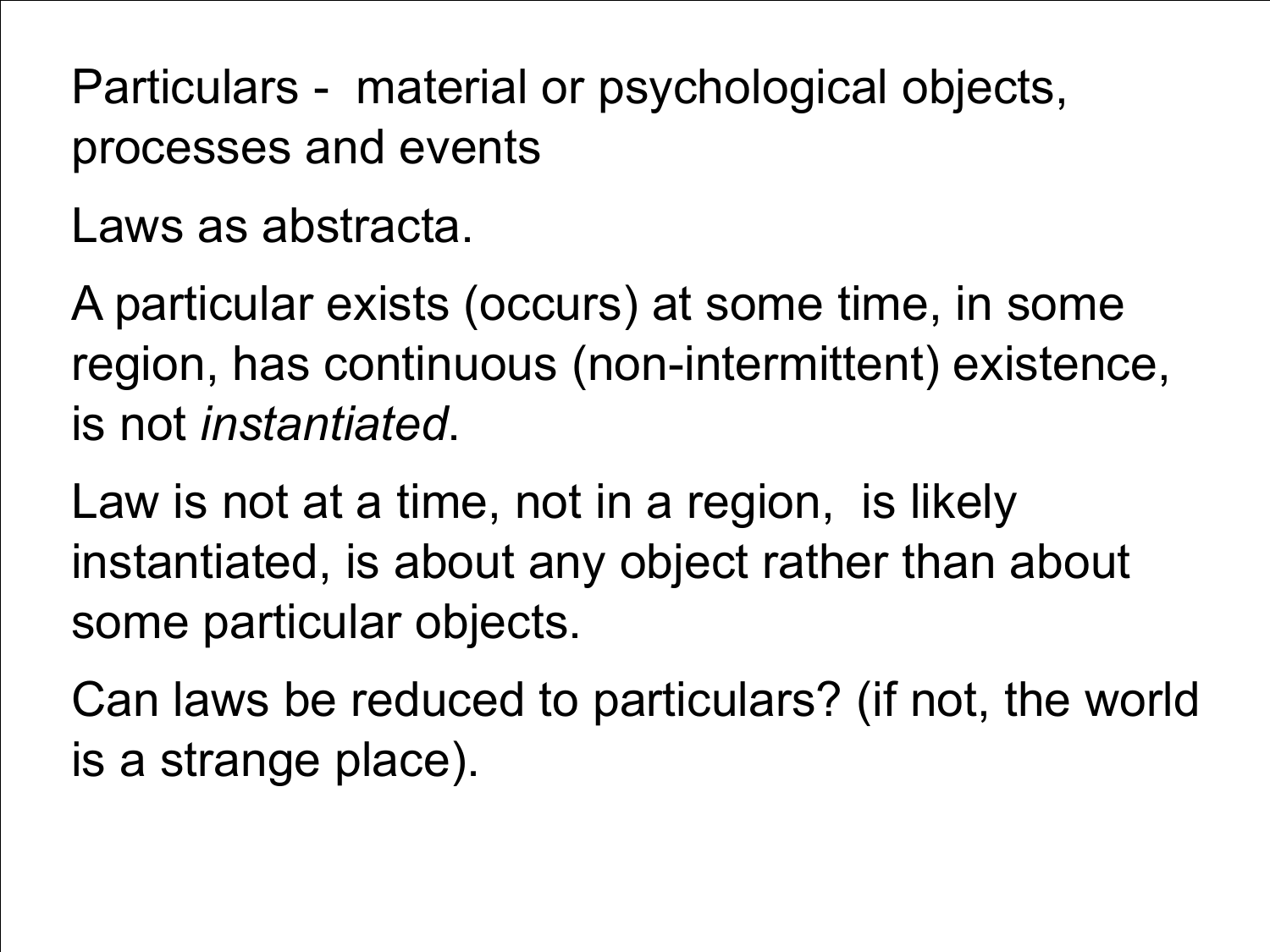Two important intuitions about laws:

- laws as universal truths
- laws as necessary truths
- well, laws as truths

For all x, if  $F(x)$  then  $G(x)$ .

Some universal truths seem to be contingent.

Compare:

Every lump of gold is lighter than one ton.

Every piece of uranium 235 is lighter than 100 kg.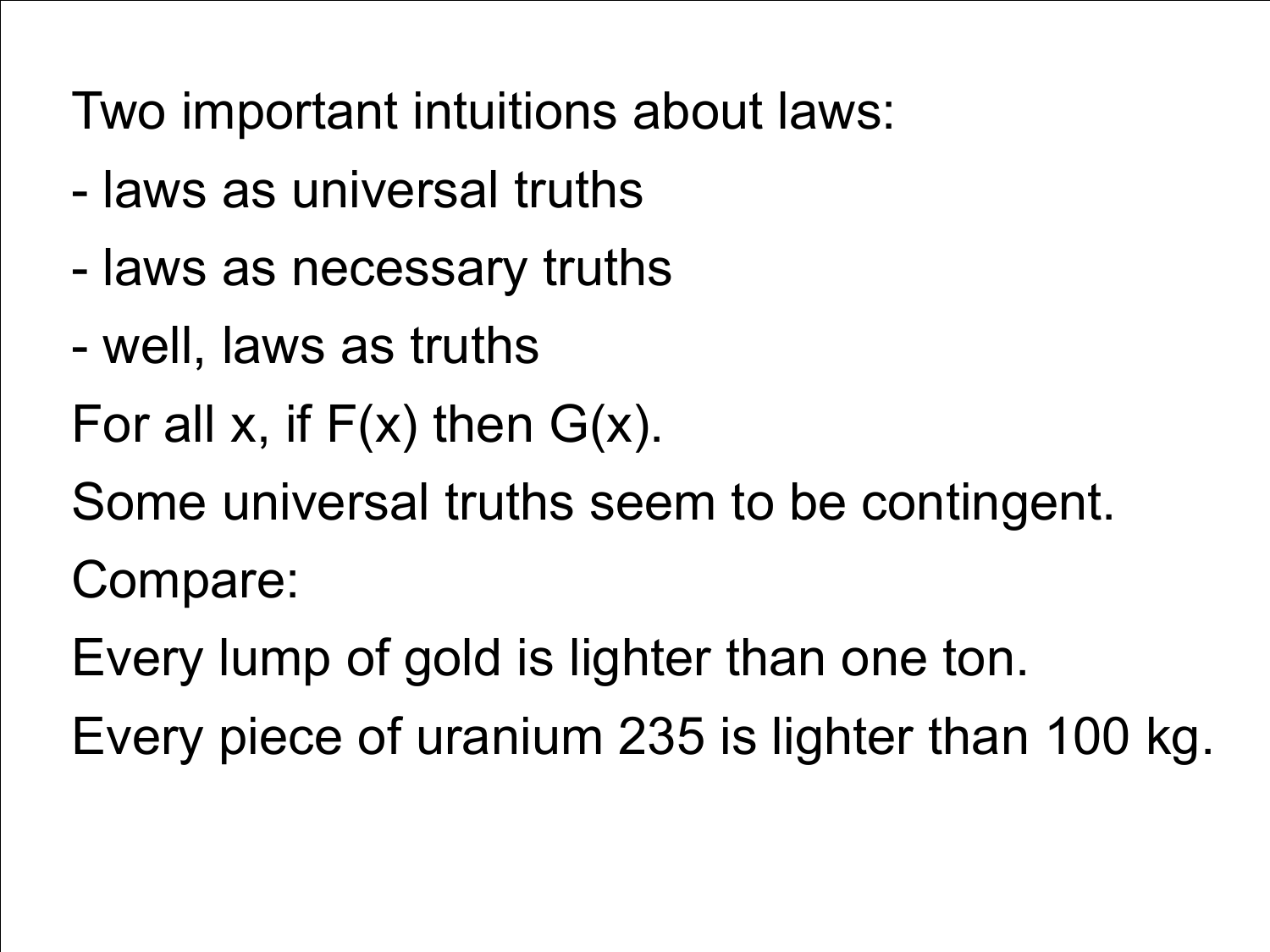Even if the gold sentence is true, it seems to be accidentally true. An emperor could have amassed more gold and cast a golden statue heavier than 1 ton.

In contrast, no-one can produce a heavy piece of U235; he/she would be blown away in a process.

The intuition says: universality and necessity are distinct things. And we seem to require that laws be both, universal and necessary truths.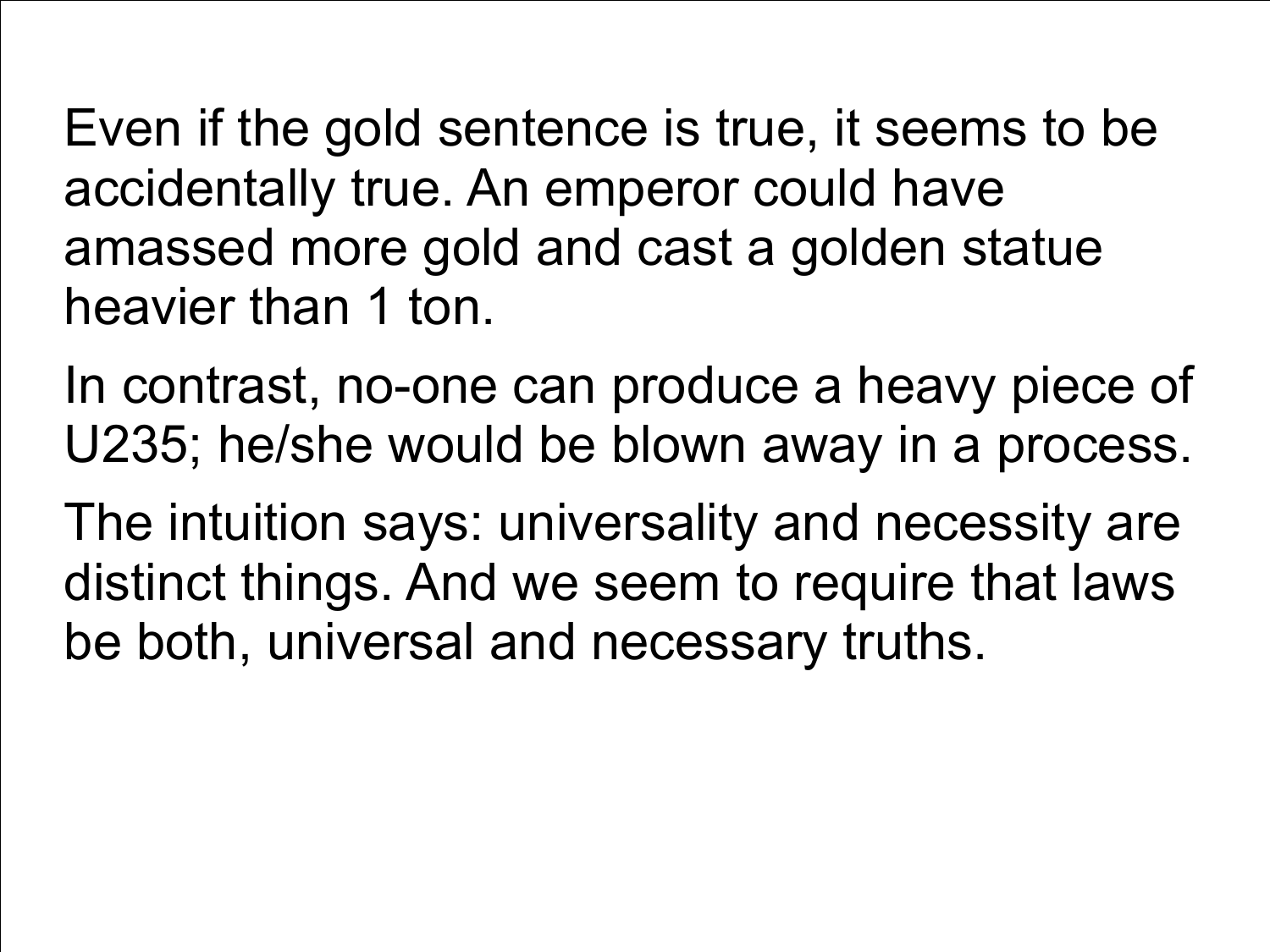Test your intuitions again:

Newton's law of gravitation (if it is a law of nature) says that every two masses attract each other by a force …. and moreover they necessarily attract ….

What's the power of the "necessity qualification"?

If our world evolved differently, laws wouldn't be any different. OK

If our world were different, laws wouldn't be any different. ???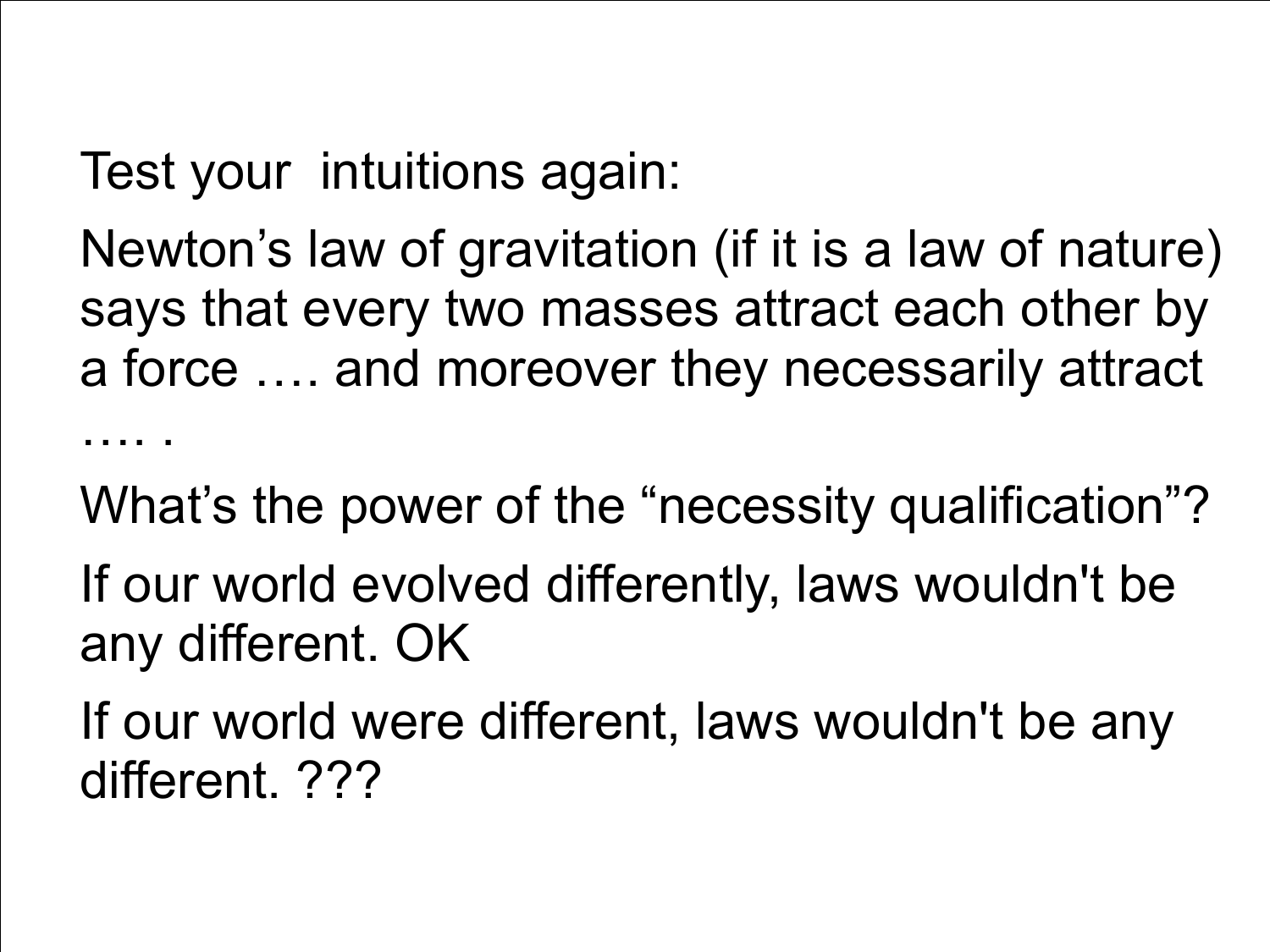Necessity qualification provides some modal stability (wrt alternative possible evolutions).

Universality qualification provides some numerical stability (wrt what occurs at a factual future course of events).

Caveat: necessity, universality, non-particularity (object-wise, space-wise, time-wise) seem to match laws of physics, but not laws of biology.

Hardy-Weinberg: if (1)-(4), then in an infinitely large population, given an initial set of allele frequencies, genotype frequencies remain constant.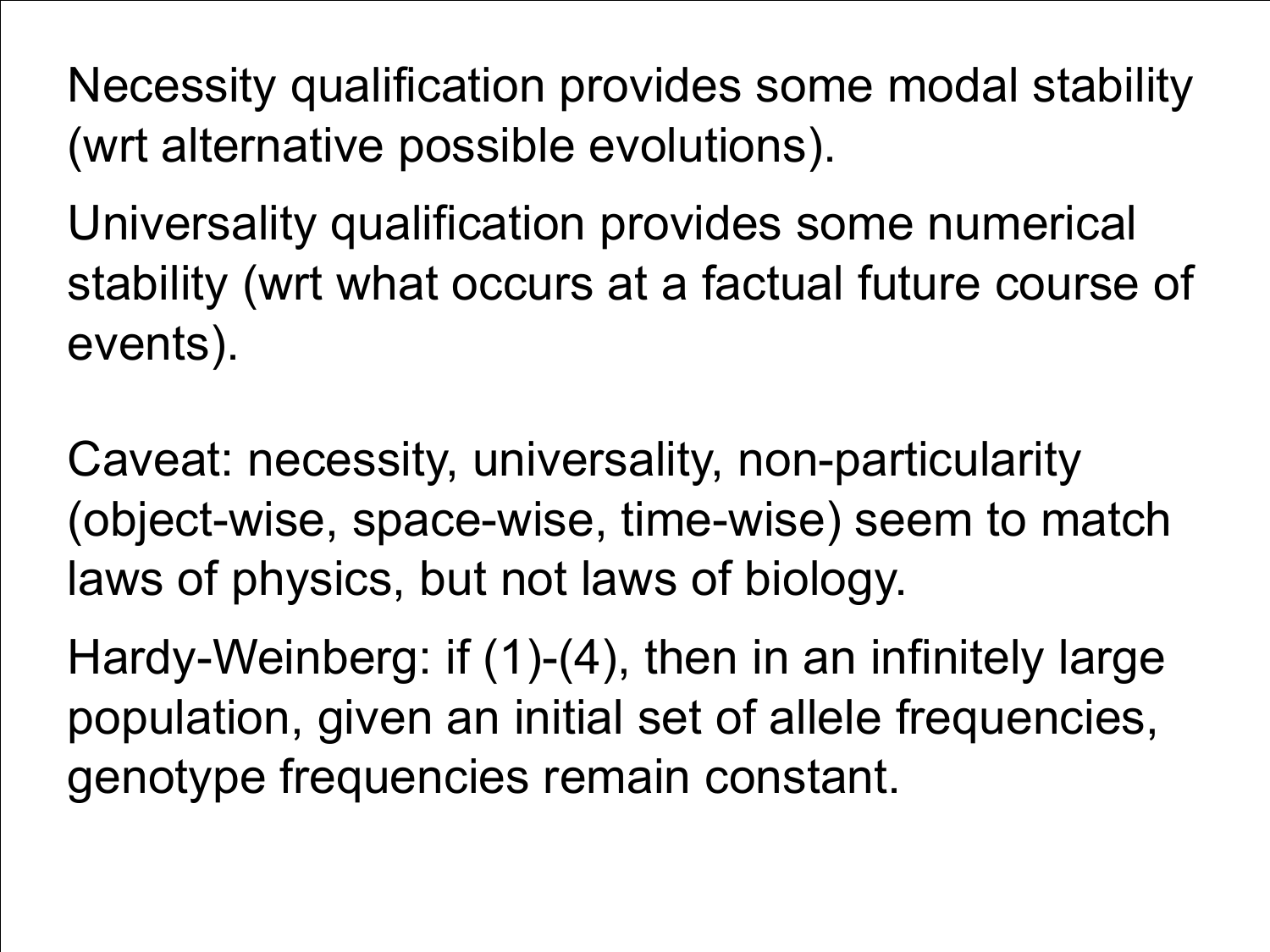Central issue about laws of nature: do they have a *necesserian* aspect?

How to have a handle at necessary connections (possibilities, and, more generally, modal properties)?

Empiricist tradition: there are no modal properties, or modal properties are supervenient upon matters of facts.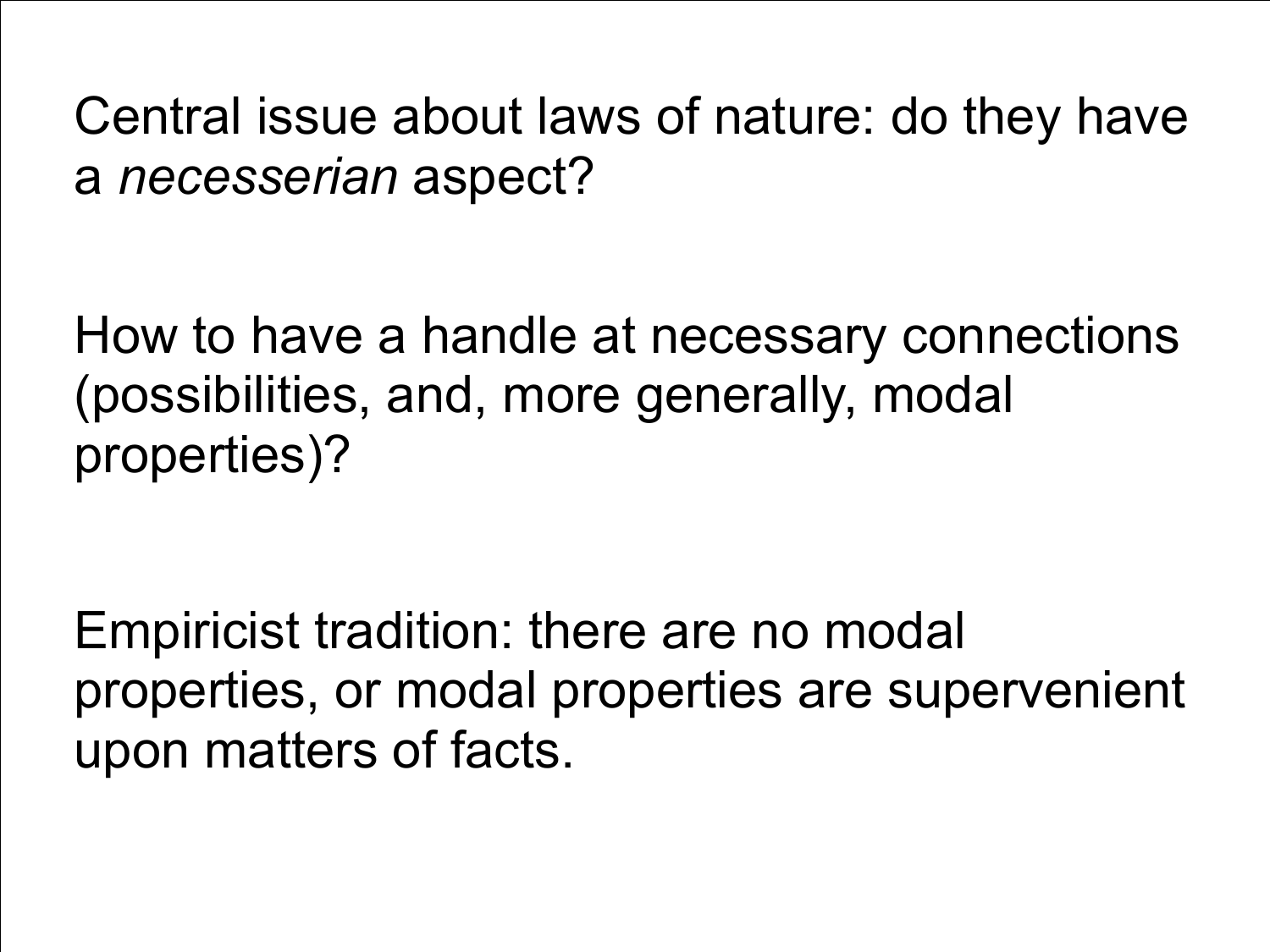Hume's (ca 1750) doctrine of *local supervenience*: "all there is in the world is a vast mosaic of local matters of particular fact, just one little thing and then another"

Suppose we take a God eye's view on the Humean world, say, from the final moment of time. We see all local facts, all little things obtain their properties, or come in relations with one another. Just a vast mosaic of little things, their properties, and relations.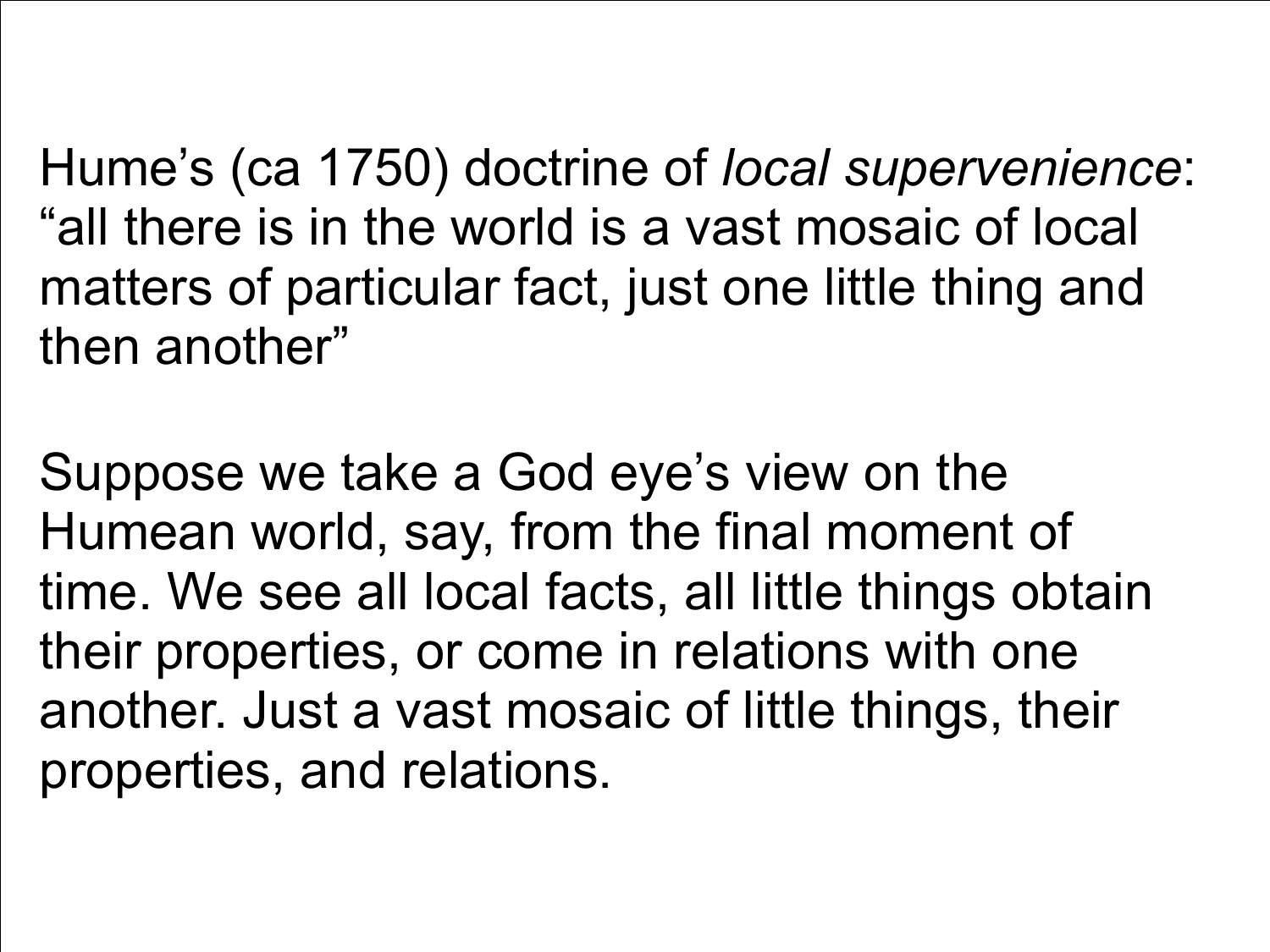What cannot be seen in the mosaic? Real possibilities, dispositions, potencies.

Suppose we located in the mosaic a particular tulip bulb, one which has not grown a shoot. We may wonder: was it possible, *for that bulb*, to grow a shoot? Given how the bulb actually was, was it necessary *for it* to be dead? Had *that bulb* a potency / disposition to grow a shoot?

Note that these questions concern a particular object (that bulb rather than bulbs).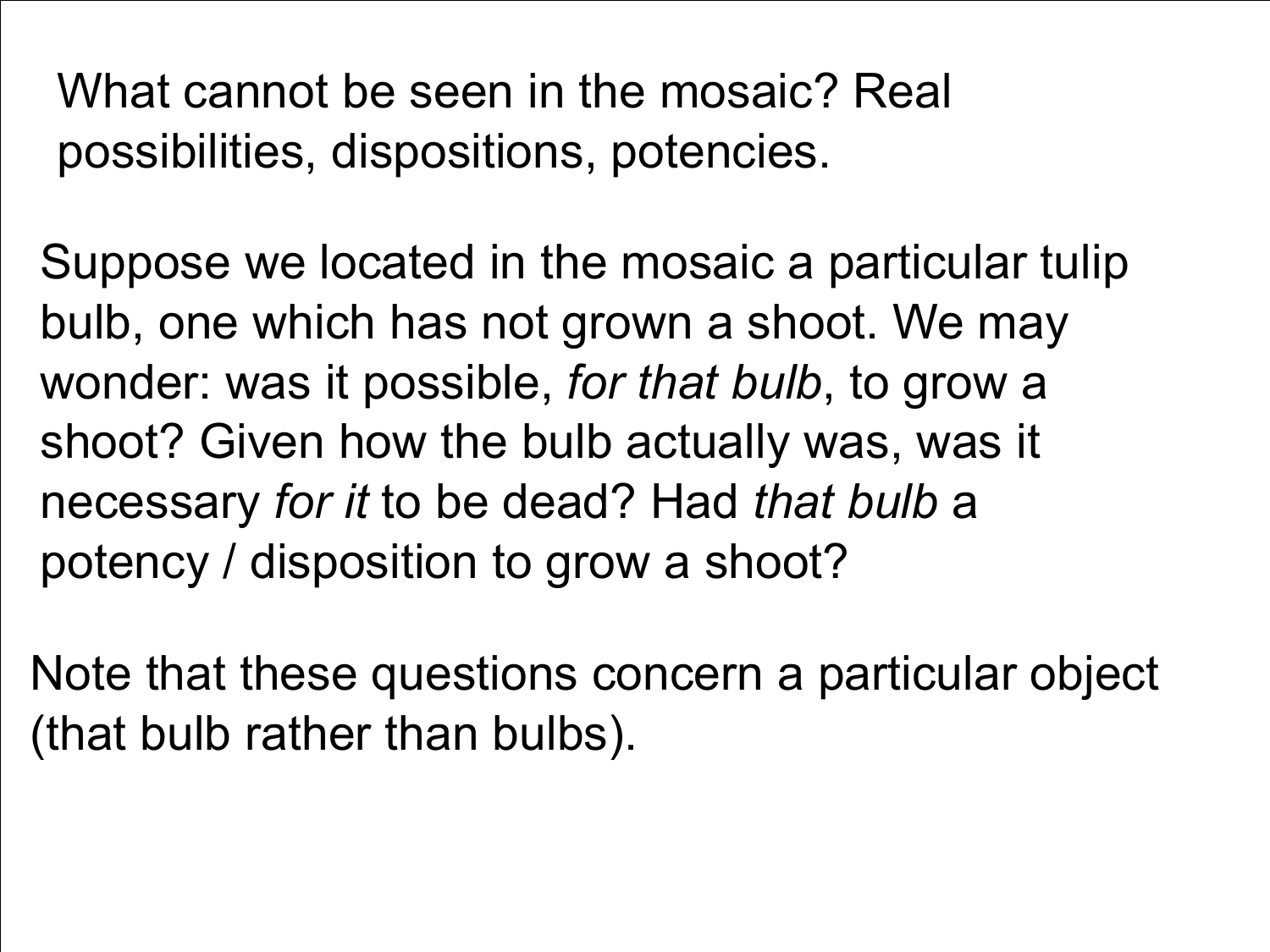These questions are meaningless for a Humeanstyle empiricist.

He/she must reinterpret statements about modalities. How?

It was it possible, *for that bulb*, to grow a shoot means that there were some similar bulbs that grew, as a matter of fact, shoots.

It was necessary, *for that bulb,* to die out means that, as a matter of fact, all similar bulbs have died out.

These interpretations push us toward *simple regularity theory* (SRT)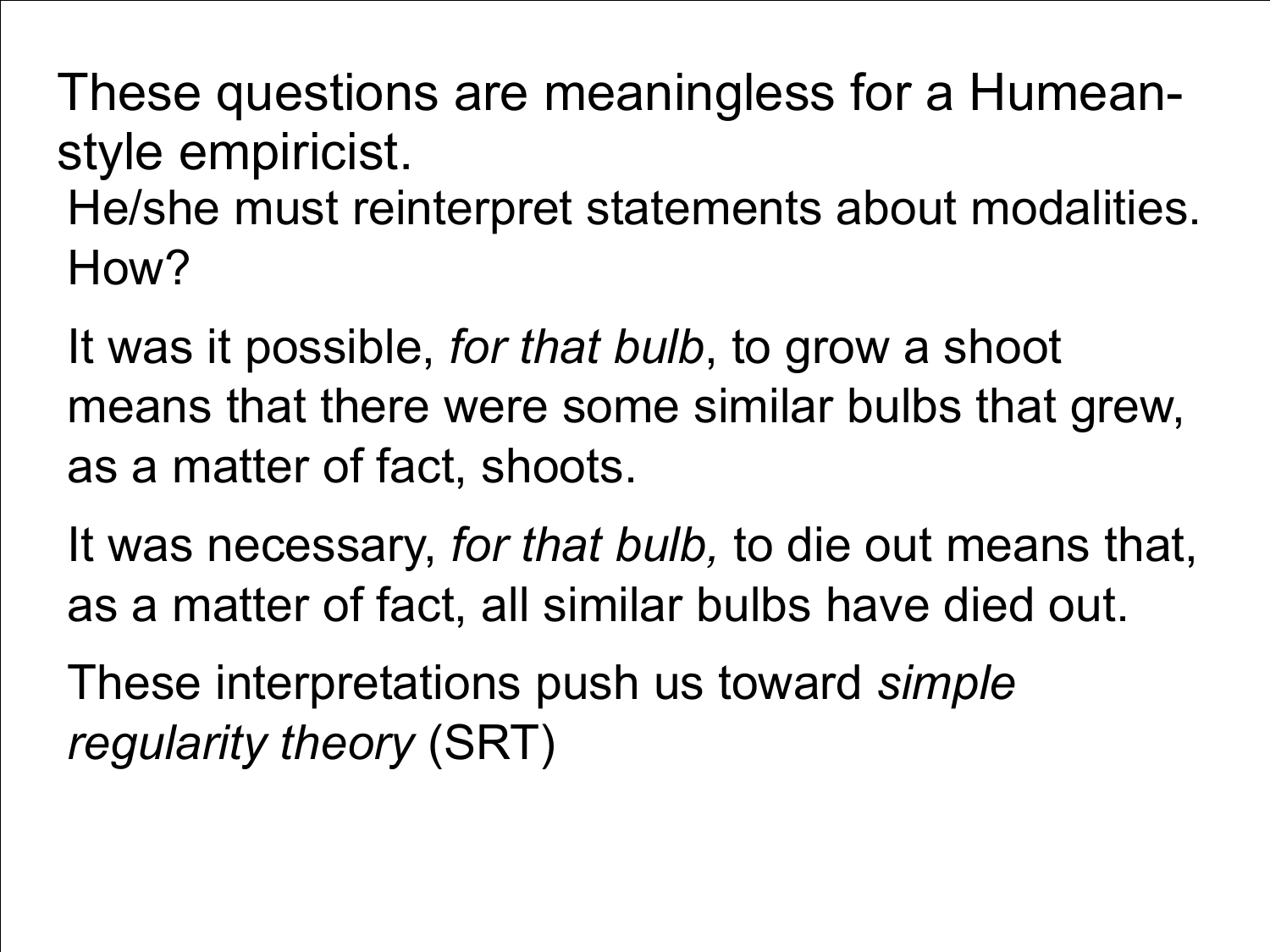It is a law that Fs are Gs iff all Fs are Gs.

Our intuitions rebel: not all regularities of the form above are laws. Recall the gold sentence and the uranium sentence.

Moreover, there are regularities of the form above, the truth of which relies on a single particular:

"All people with pesel 60032209472 are born in Kielce"

Perhaps some laws with only few instances (or no instances) are OK. But the Kielce example is fishy.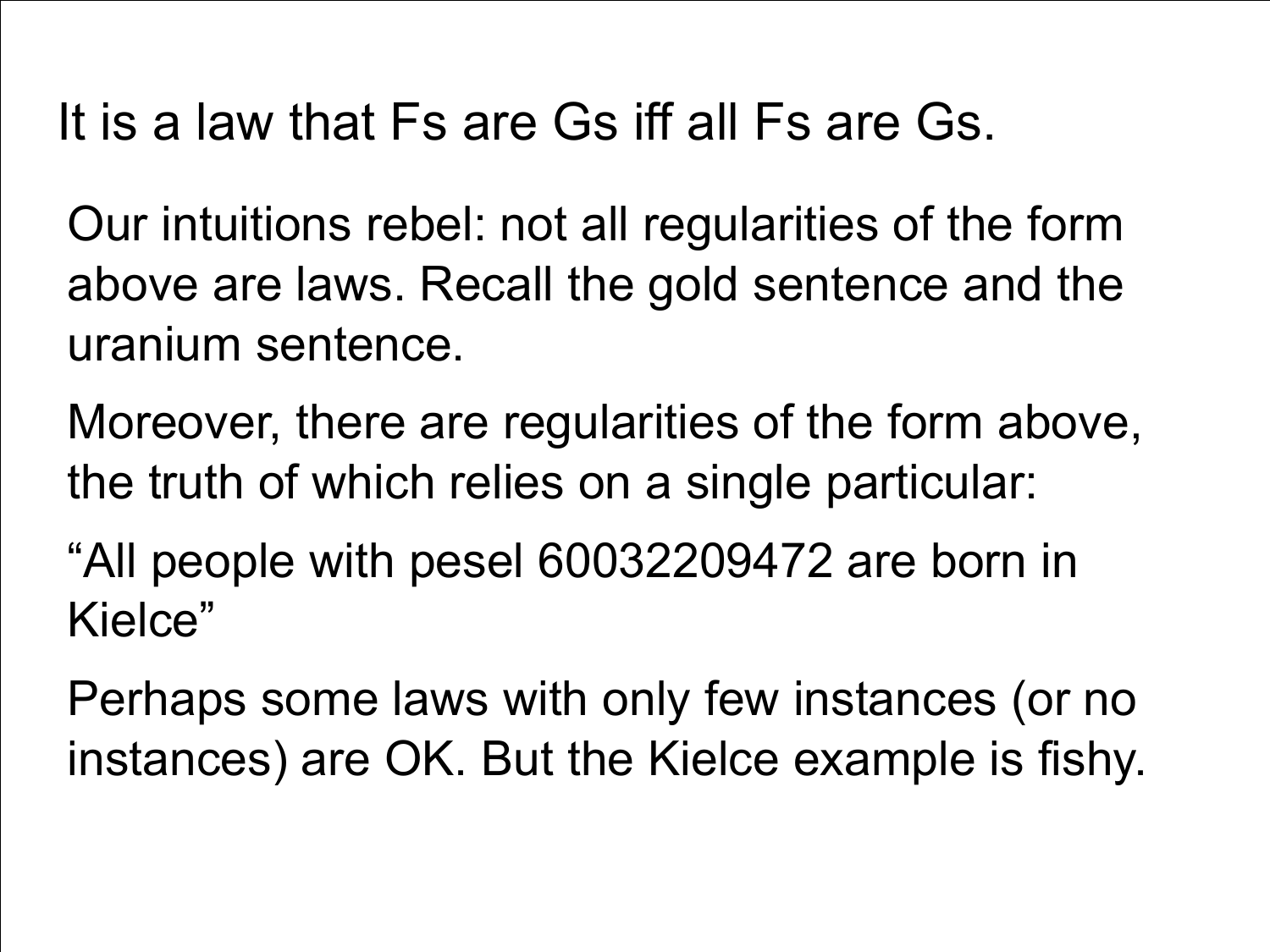#### Laws and counterfactuals

Laws with few /no instances are OK since we think laws regulate how things would be in a counterfactual situation.

Said about a flat tire: if that tire were good and inflated to pressure p, p, volume v and temperature T would satisfy ….

If that sample of magnesium were put in a container with oxygen, ……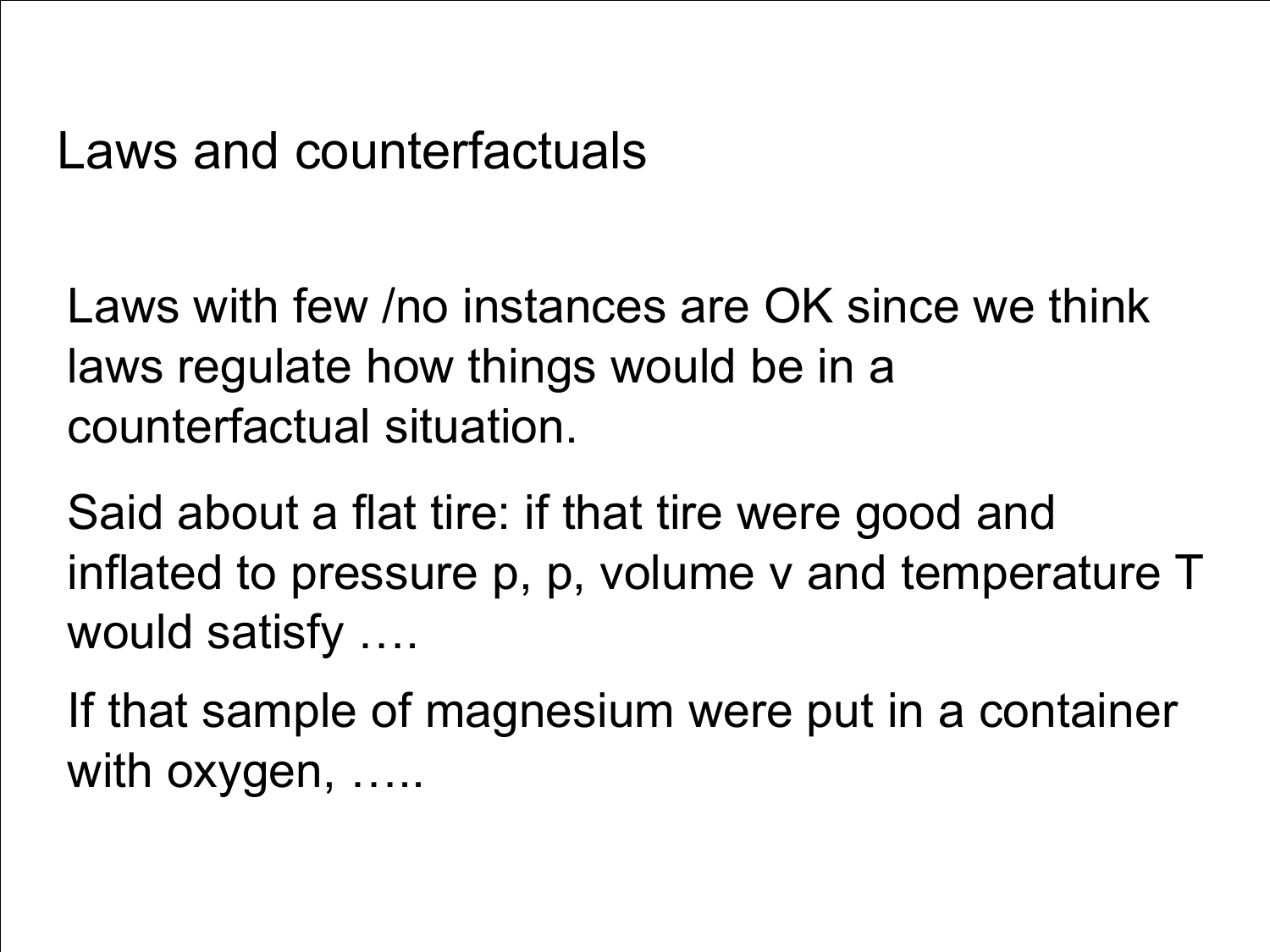In what sense laws support counterfactuals?

Minimally, they say why a counterfactual is true, if it is true.

Consider: If we set up to produce a lump of U235, it would not be heavier than 100 kg.

A factual statement to the effect that every lump of U235 is lighter than 100 kg does not seem to explain why we believe the above.

Intuition: in the entire history of universe, accidentally, there are only light pieces of U235; i.e., we could have produced a heavy one.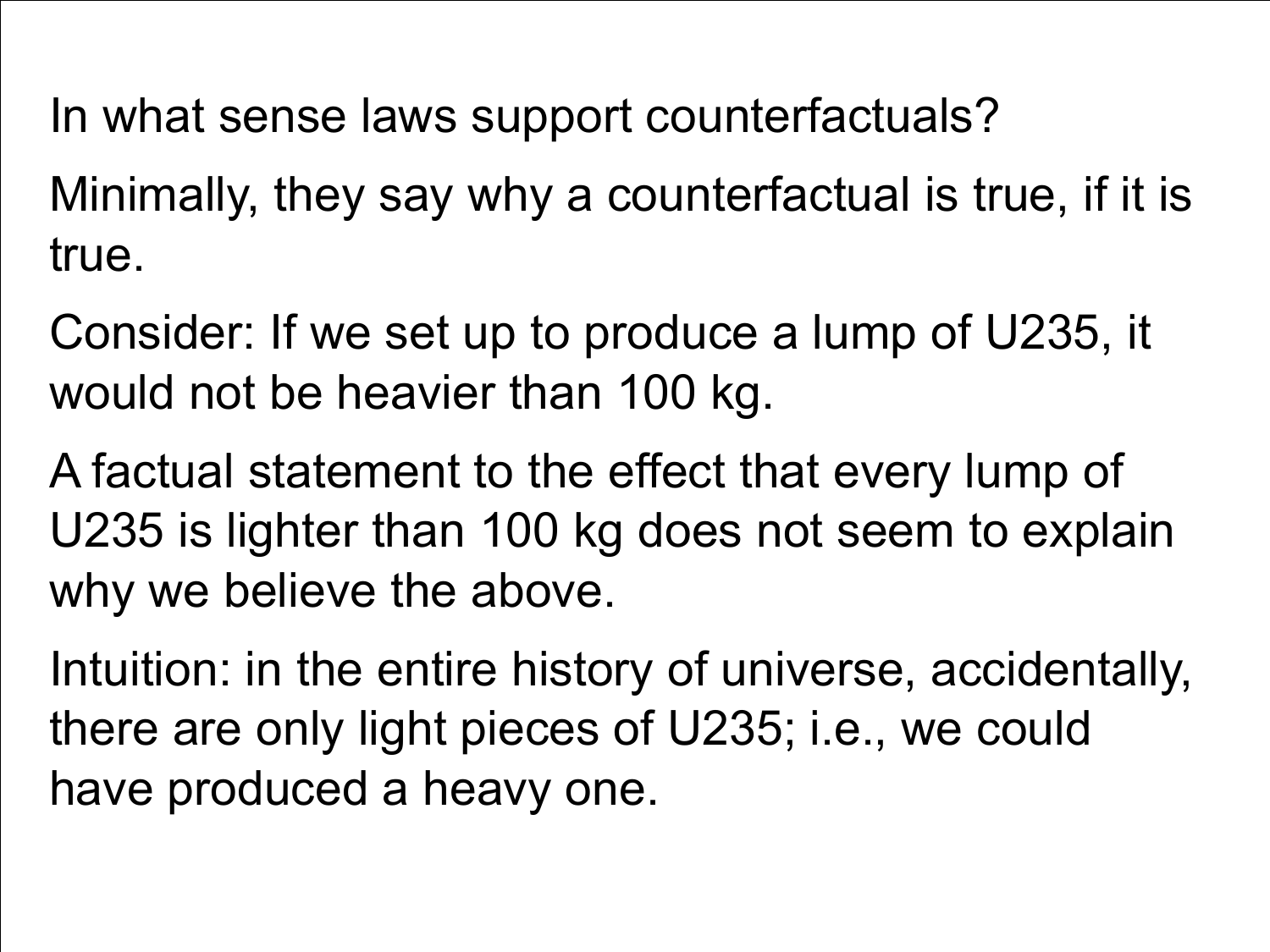But counterfactuals are tricky, and explaining why they are true (if they are) is tricky. Consider again:

If that tire were good and inflated to pressure p, p, volume  $v$  and temperature T would satisfy  $p/vT = ...$ If that sample of magnesium were put in a container with oxygen, ……

Typical analysis of logic of counterfactuals draws a distinction between laws and matter of (little) facts.

The magnesium sentence is true (in our world) because in a counter-to-facts world (in which the sample is put in the container…), laws of nature are exactly like in our world.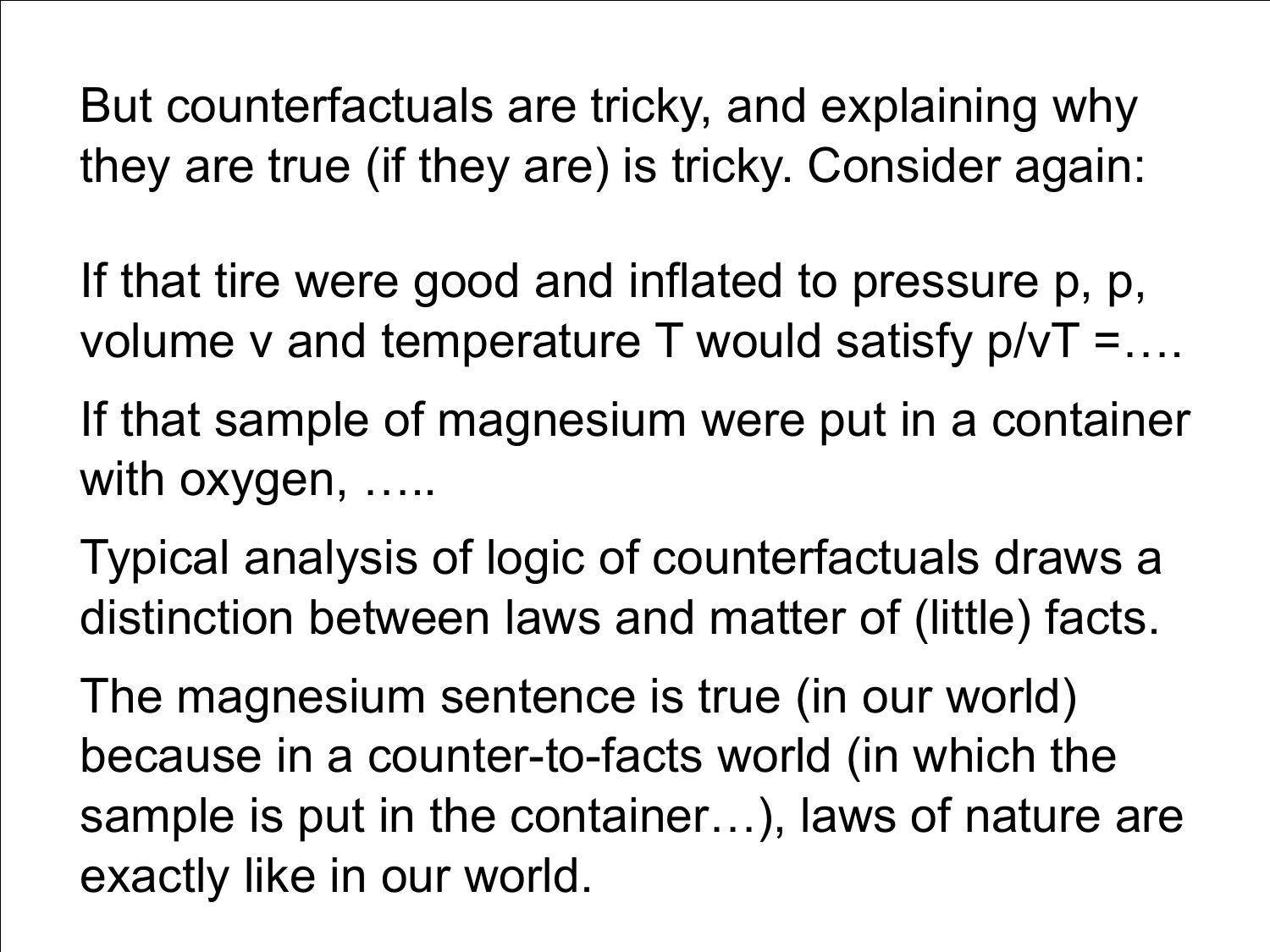Laws (in the analysis of counterfactual) provide a modal aspect to them. So non-modal (regularity) analysis cannot account for counterfactuals.

..

If laws did not figure in an analysis of counterfactuals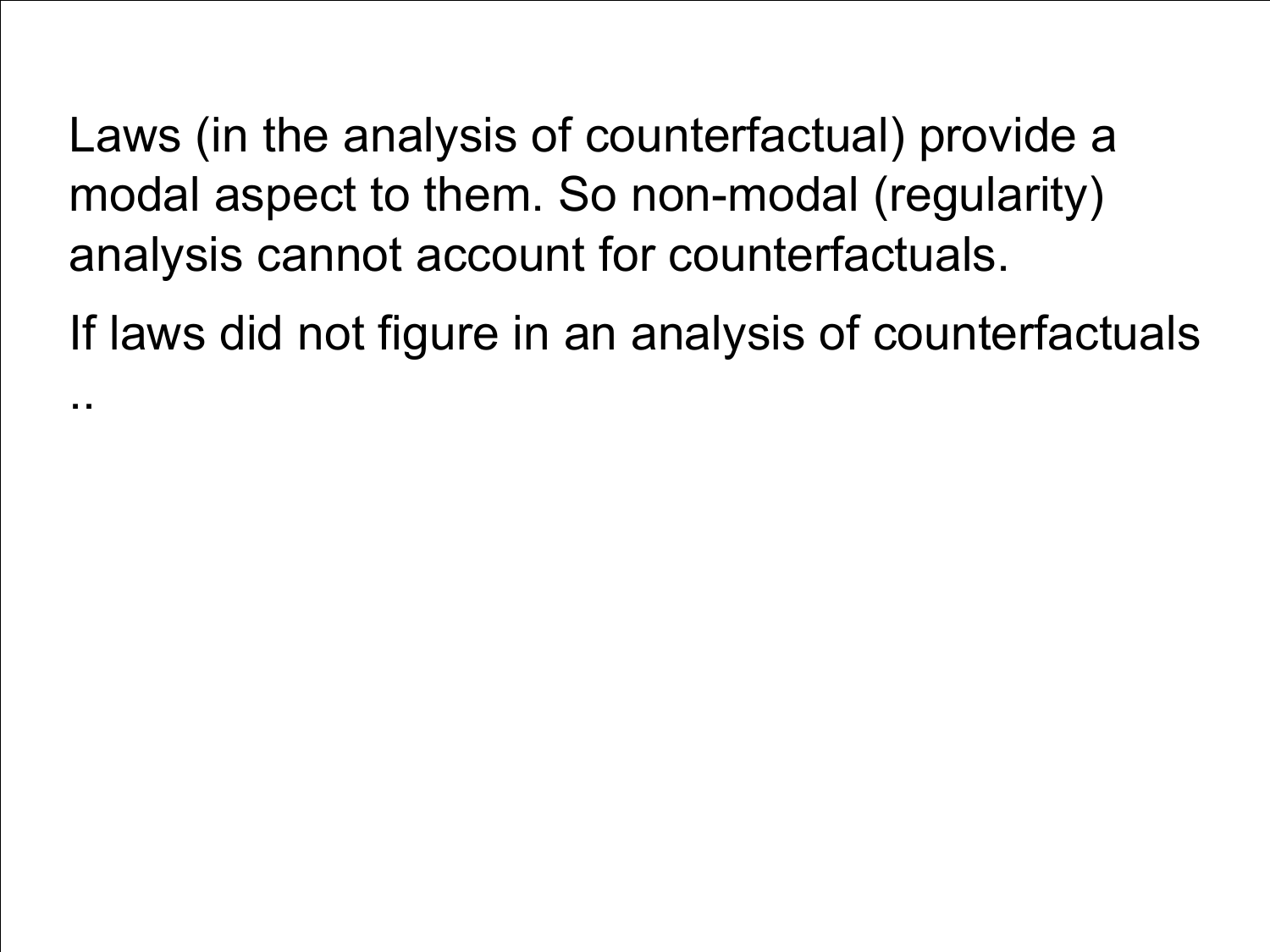An advanced regularity view of laws

Best system account (Lewis 2001, after Ramsay (1920), after Mill (1850))

Consider a system. It could be an harmonic oscillator, or our world. Think of the system's true descriptions that cover some part of its past, present and future. That is, allow for incomplete descriptions as well.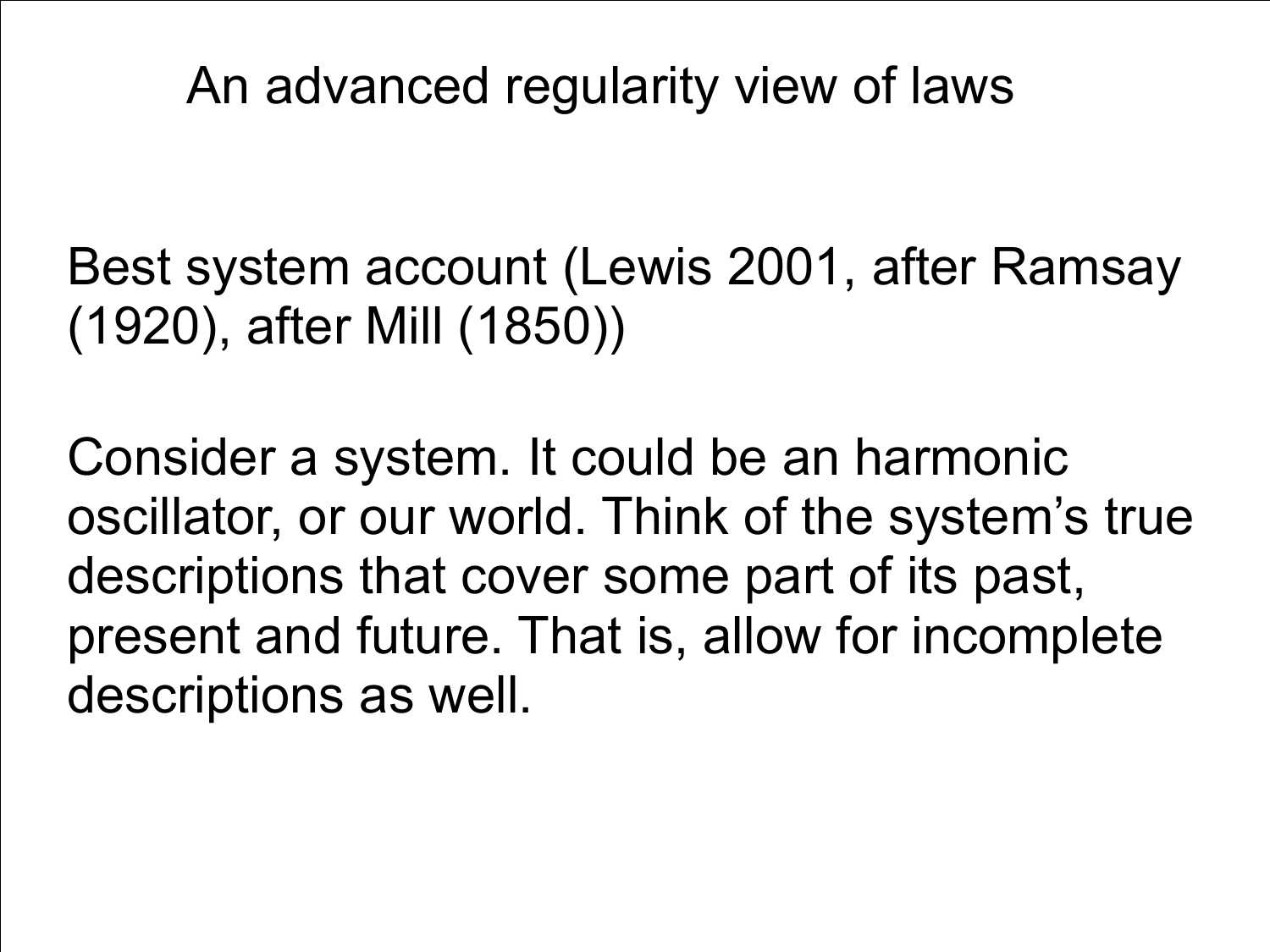A description must be given in a language. A part of a description may say: "On Nov 26, 2013, …, the JU Rector has 10980479027490214 hair on his head".

Descriptions are axiomatizable. (In an extreme, all sentences of a given description are declared to be axioms).

Axiomatized systems have competing virtues: *informativeness* vs. *simplicity*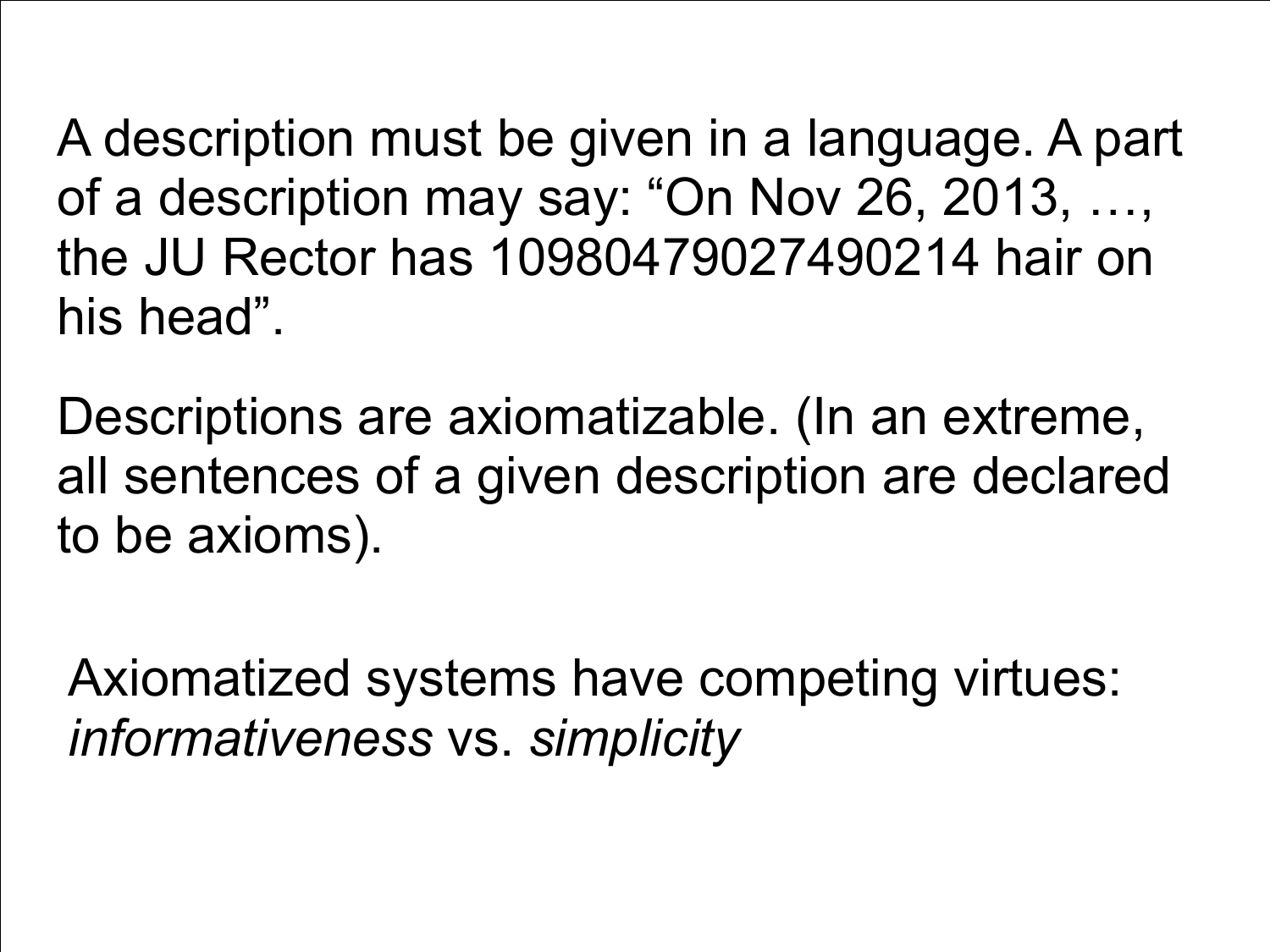*Encyclopedia Britanica*, understood as an axiomatic system, has vast informativeness, but its simplicity is minimal.

In contrast, the one-axiom description " $1 = 1$ " is extremely simple, but its informativeness is null.

Informativeness / simplicity can be rigorously defined with respect to axiomatic (formal) systems.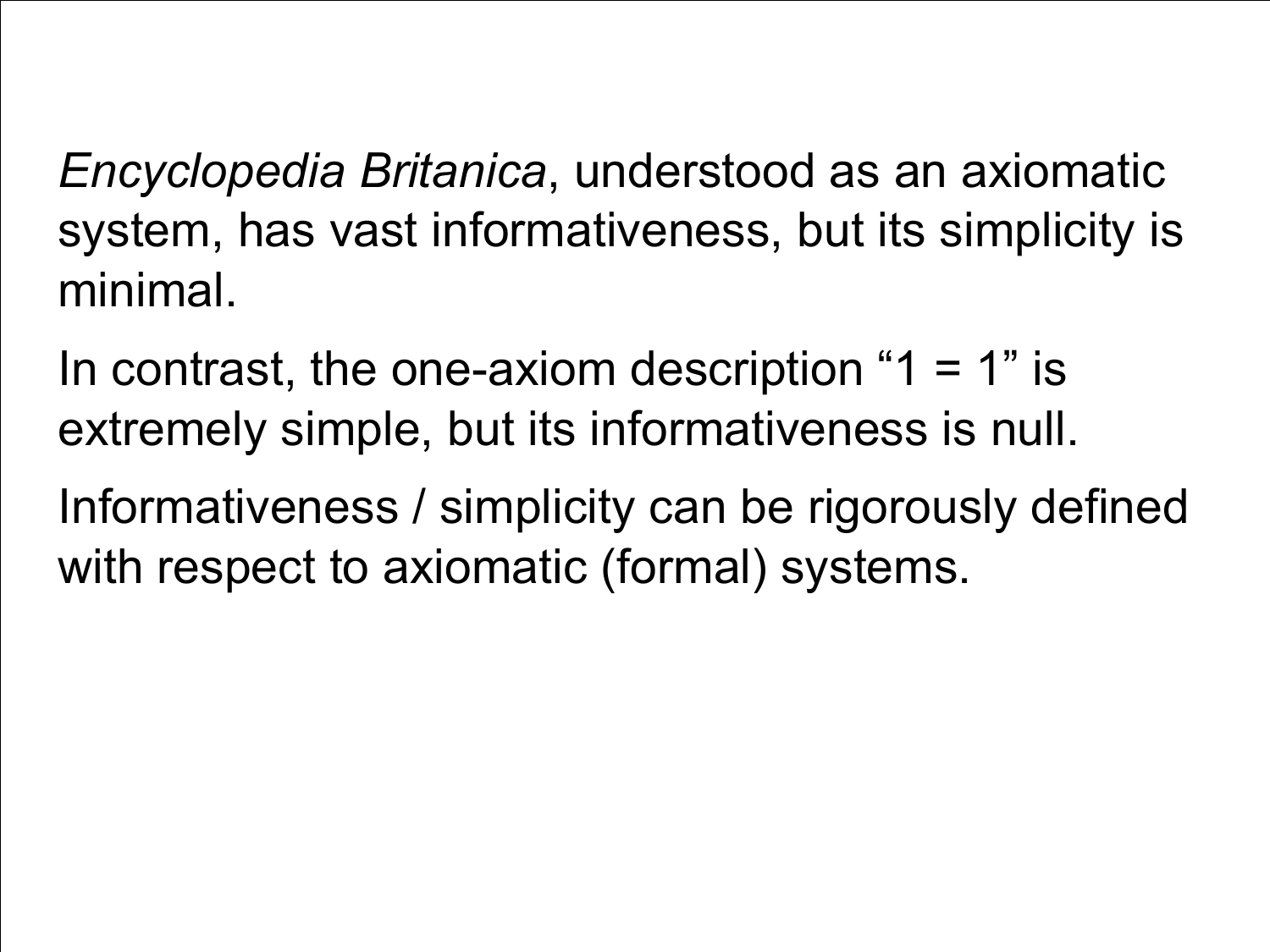A description of our world is *good* iff it has the combination of informativeness and simplicity.

x is a law of nature of our world iff it is an axiom or a theorem of all good descriptions of our world.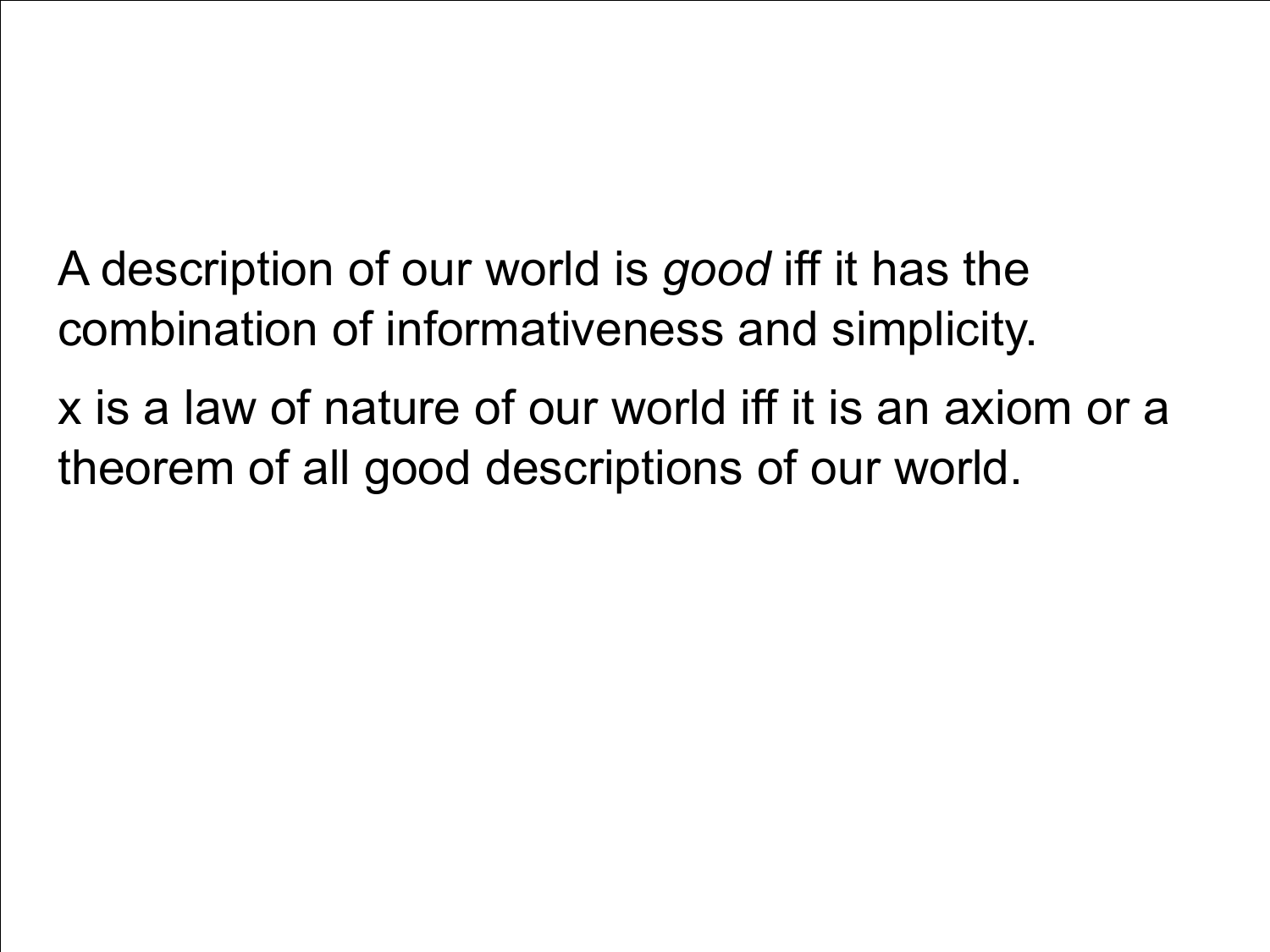How does it work? Not all true regularities are axioms/theorems of a good description. I.e., by adding a regularity, an increase of informativeness can be outweighed by a drop in simplicity.

Here lies a hope to clarify the gold / uranium conundrum.

A system with a sentence about the critical mass of U235 and without the gold / uranium universal statements seems better than one with the gold sentence added.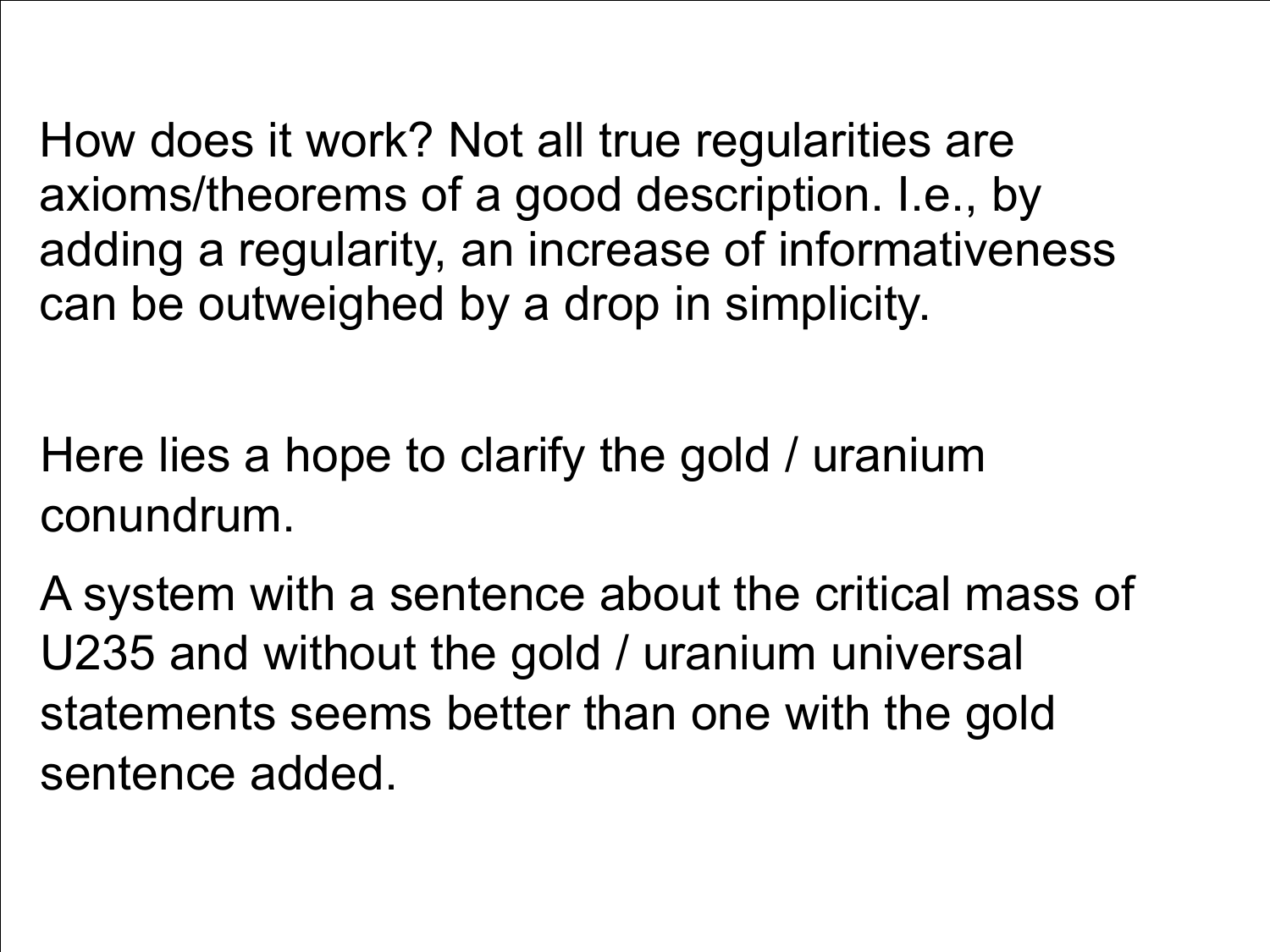Main problem for the best system account: laws turn out to be dependent on language.

Can a regularity with only a few instances be elevated to a law?

Can laws explain? If a law is a regularity + smth else, can a law explain this regularity (i.e., part of itself)?

Induction: laws should help in answering why in some cases we correctly argue by induction.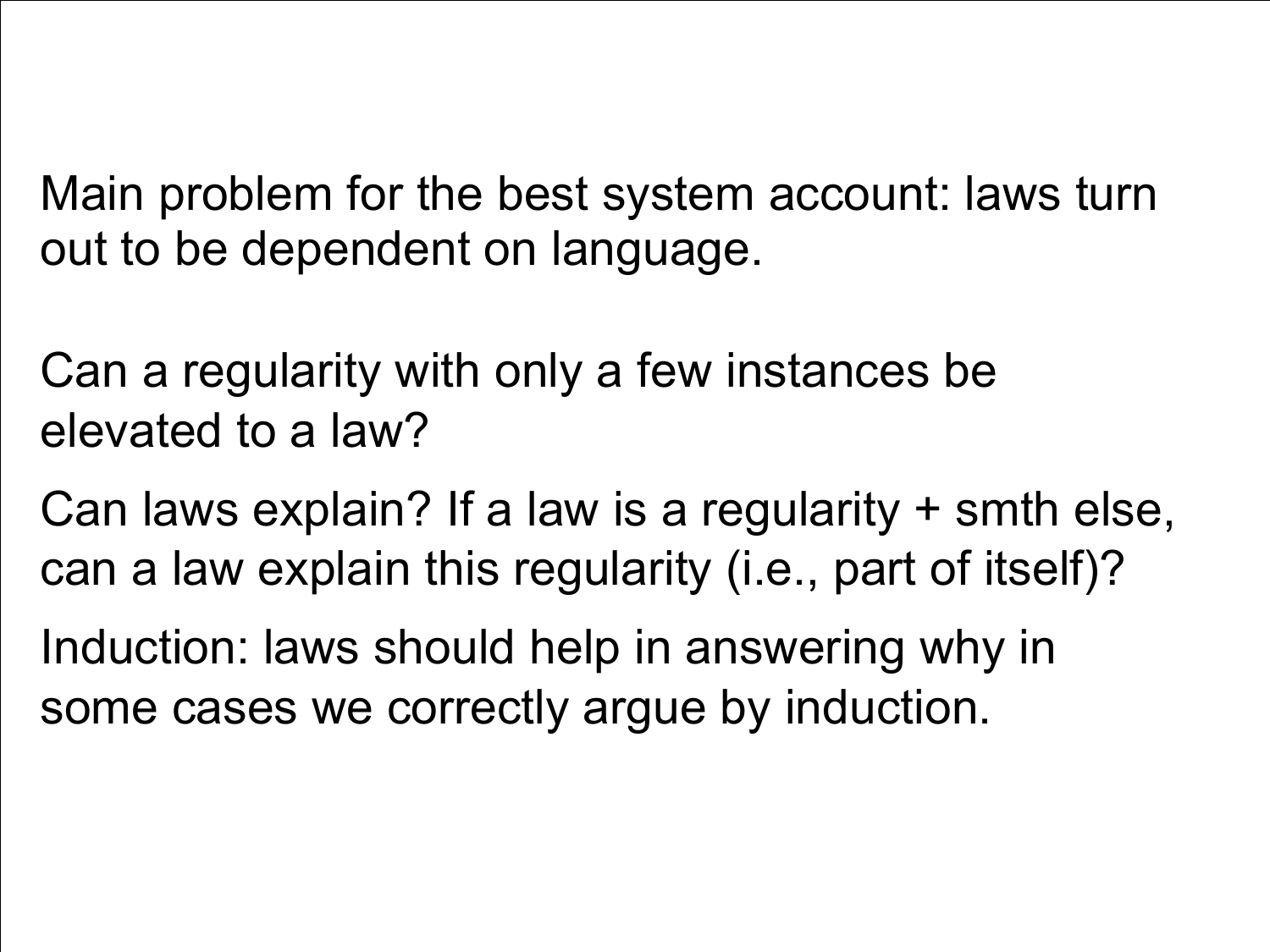Consider:

This raven is black, that raven is black, …., ergo, all ravens are black.

Or, this electron's spin is one-half, that …., …, ergo all electrons have spin one-half.

Often induction is good. Why? Intuitively, because we hit upon a law.

Best system account misses an intermediate step in answering why induction is good: all observed Fs are Gs because all Fs are Gs (no appeal to laws).

A problem with a basis for induction. Why emeralds/ sapphires/ blue/ green provide a good basis? Why emerires / grue yields a bad basis?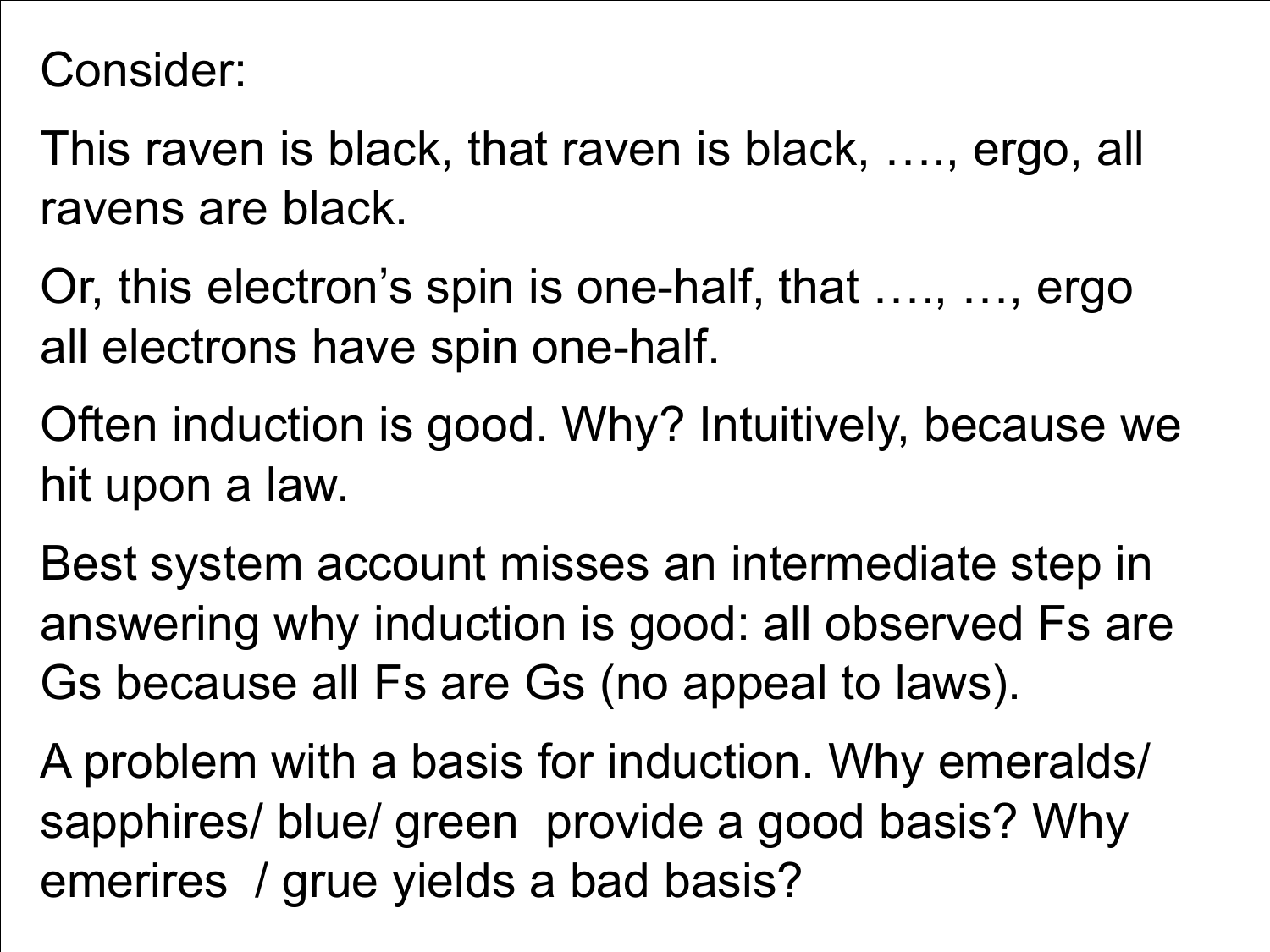Grue:

x is grue iff x is green and observed by midnight Dec 31, 2000 or x is blue and not observed by midnight Dec 31, 2000.

Emerire:

x is emerire iff x is an emerald and observed by midnight Dec 31, 2000 or x is sapphire and not observed by midnight Dec 31, 2000.

Induction yields:

All emeralds are green.

All sapphires are blue

All emerires are grue.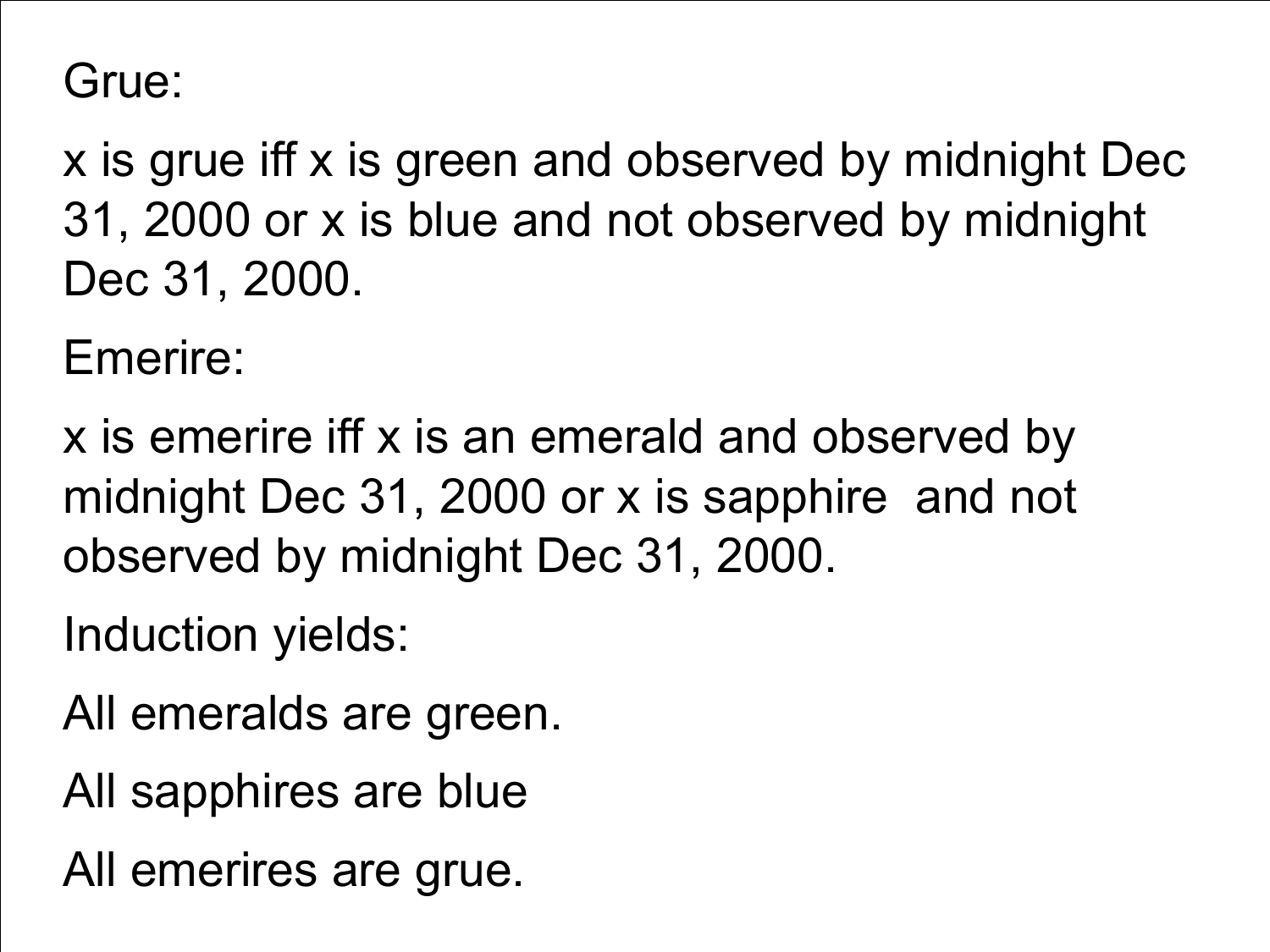#### Necessarian accounts

Why "electrons have spin one-half" looks like a law? Because it states a relation between two properties, being an electron and having spin one-half, and moreover, this is a necessary relation.

In logic one defines logical necessity (=truth in all logically possible circumstances). Too strict a notion. Considerable task: arrive at natural necessity.

Relation to regularities: if F necessitates G, than all Fs are Gs, but no vice versa.